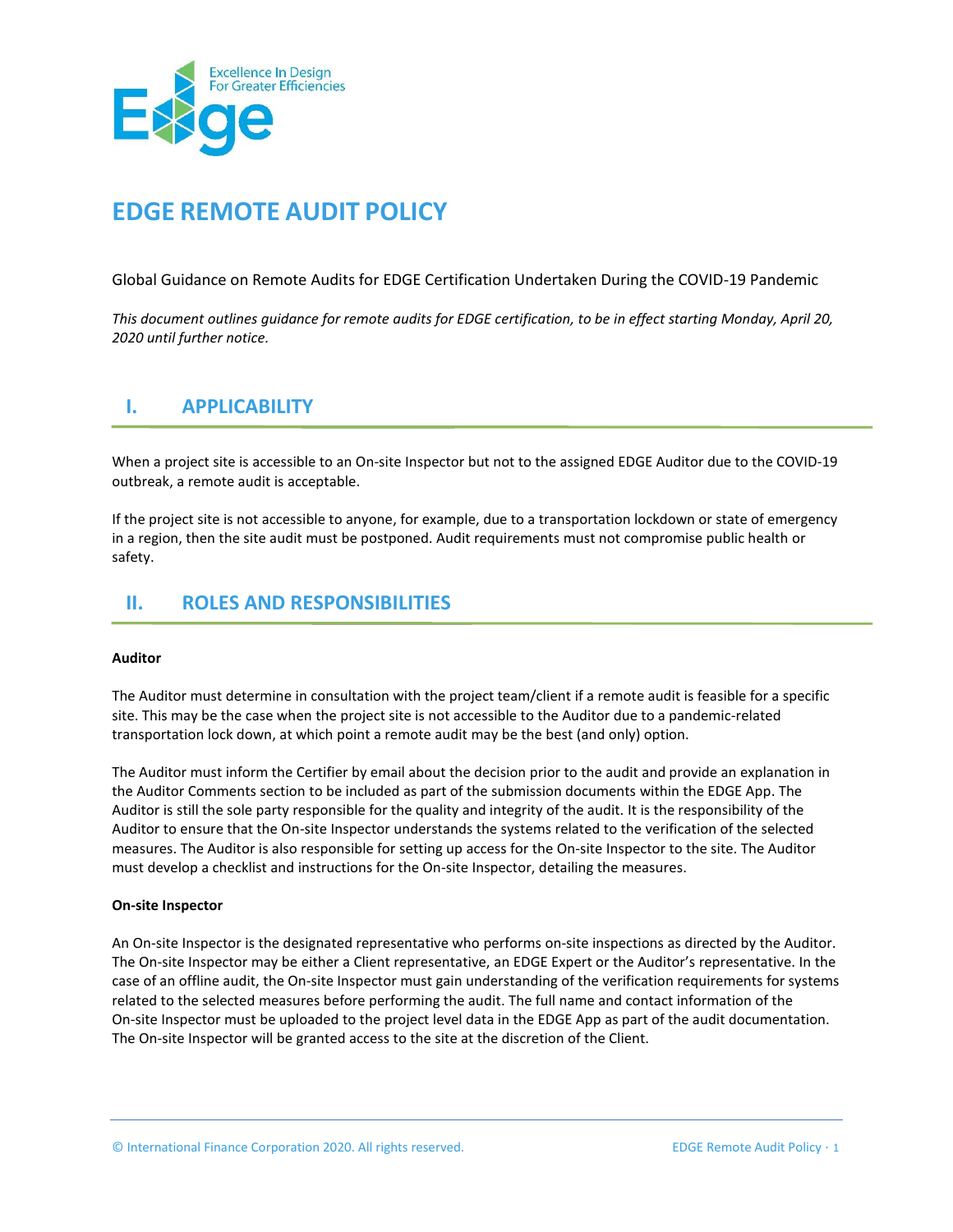#### **Certifier**

The Certifier's responsibilities remain the same for a remote audit as a typical audit. The Certifier must ensure that all documents for the remote audit are uploaded properly to the EDGE App before approving the project for certification.

#### **Client**

The Client will coordinate with the Auditor to determine if a remote audit is feasible. It is recommended that the Client conduct pre-testing to ensure that the measures are in functioning order and ready to be documented before submitting the project for audit and before the site audit is conducted. For example, the Client must verify that the efficient lighting claimed in a lighting measure has been installed, and water fixtures are connected with running water at full pressure.

### **III. HOW TO CONDUCT A REMOTE AUDIT**

An Auditor has two choices to perform a remote audit:

#### **Option 1. Offline Audit**

This option requires thorough preparation by the Auditor and On-site Inspector ahead of the audit. The Auditor is responsible for making sure that the On-site Inspector has a clear and efficient plan to gather all the required information in the least number of visits.

- a. The Auditor must prepare a detailed checklist for each project with clear instructions for each selected measure for the On-site Inspector.
- b. The Auditor must perform a dedicated training before the On-site Inspector goes on-site to explain the process to the On-site Inspector and the Auditor's expectations for the documentation required as per the checklist. The training may take 1-2 hours or longer depending on the project.
- c. The auditor must preselect the samples to be inspected and provide the sample list to the Onsite Inspector just before the inspection begins, or no more than 24 hours prior to the inspection.
- d. The On-site Inspector will refer to the checklist and samples list to take photos, videos, perform measurements, and answer any questions on the checklist.
- e. The Auditor must upload the site audit data collected to the relevant measure or project-level upload sections in the EDGE App.

#### **Option 2. Livestream Audit**

This process is similar to a standard EDGE site audit process except that the Auditor must inspect the site remotely via a video call connection facilitated by an On-site Inspector.

- a. The call can be conducted using any video calling application.
- b. The EDGE Auditor must guide the On-site Inspector to the building parts that the Auditor wants to see, taking photos and videos as needed.
- c. The Auditor must upload the site audit data into the EDGE App to the relevant measure or project-level upload sections.